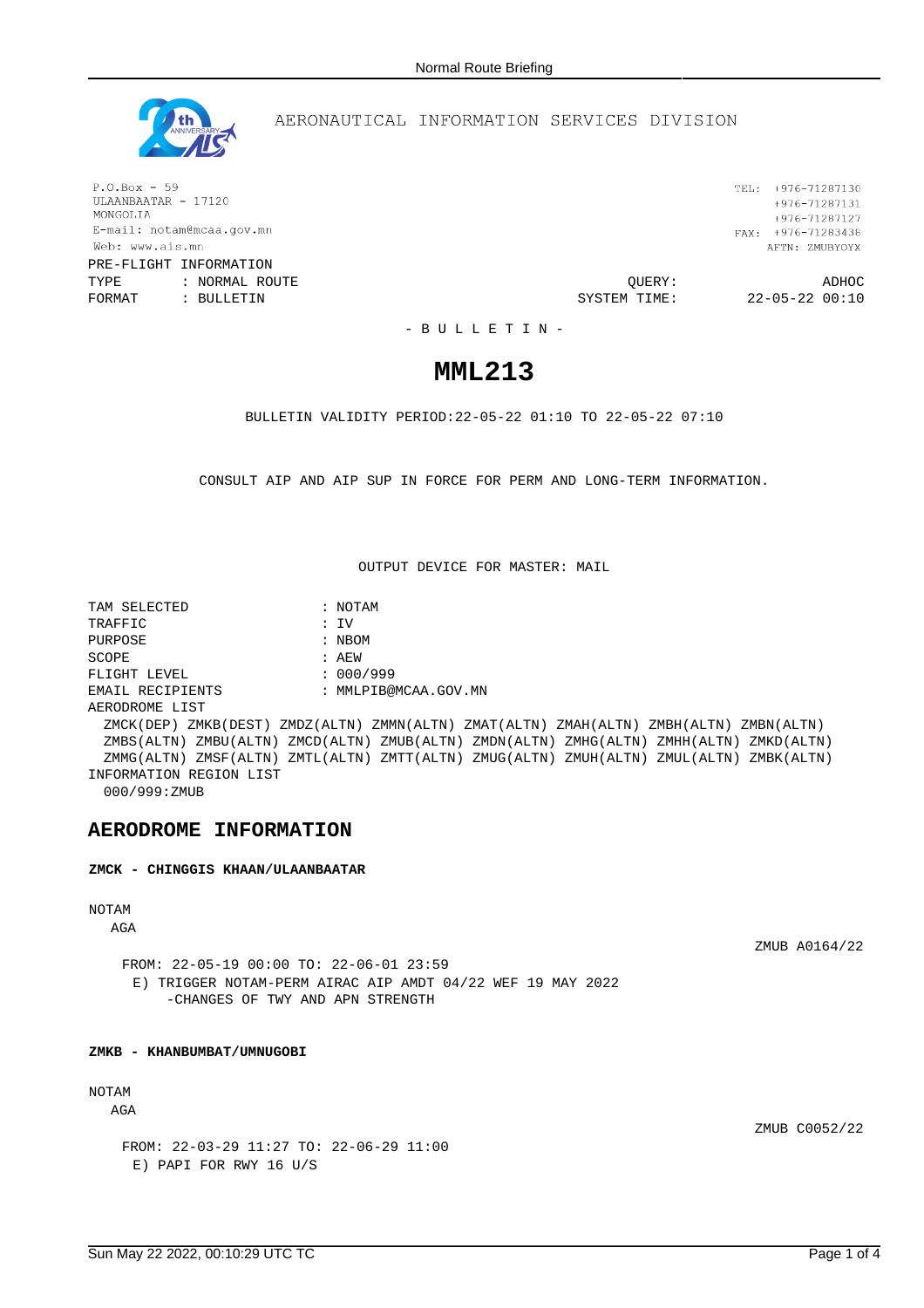| ZMDZ - GURVANSAIKHAN/UMNUGOBI                                                                                                                                                                  |               |
|------------------------------------------------------------------------------------------------------------------------------------------------------------------------------------------------|---------------|
| <b>NOTAM</b><br>ZMMN - MUREN/KHUVSGUL                                                                                                                                                          | NIL           |
| NOTAM<br>AGA                                                                                                                                                                                   |               |
| FROM: 22-05-19 00:00 TO: 22-06-01 23:59<br>E) TRIGGER NOTAM-PERM AIRAC AIP AMDT 04/22 WEF 19 MAY 2022. CHANGES<br>OF ELEV, SID AND IAP. CHANGES TO TYPE OF TRAFFIC PERMITTED TO USE<br>THE AD. | ZMUB A0176/22 |
| ZMAT - ALTAI/GOBI-ALTAI                                                                                                                                                                        |               |
| <b>NOTAM</b><br>ZMAH - ARVAIKHEER/UVURKHANGAI                                                                                                                                                  | NIL           |
| NOTAM<br>ZMBH - BAYANKHONGOR/BAYANKHONGOR                                                                                                                                                      | NIL           |
| <b>NOTAM</b><br>ZMBN - BULGAN/BULGAN                                                                                                                                                           | NIL           |
| <b>NOTAM</b>                                                                                                                                                                                   |               |
| AGA<br>FROM: 22-05-10 05:47 TO: 22-06-09 08:00<br>E) APN LTD TO ACFT FOR MTOW 5700KG AND ABOVE.                                                                                                | ZMUB C0086/22 |
| FROM: 22-05-10 05:45 TO: 22-06-09 08:00<br>E) TWY LTD TO ACFT FOR MTOW 5700KG AND ABOVE.                                                                                                       | ZMUB C0085/22 |
| ZMBS - BULGAN SUM/KHOVD                                                                                                                                                                        |               |
| NOTAM<br>AGA                                                                                                                                                                                   | ZMUB C0080/22 |
| FROM: 22-05-08 07:00 TO: 22-08-08 07:00<br>E) AUTOMATED WEATHER OBSERVATION SYSTEM NOT AVBL.                                                                                                   |               |
| ZMBU - BARUUN URT/SUKHBAATAR<br><b>NOTAM</b><br>ZMCD - CHOIBALSAN/DORNOD                                                                                                                       | <b>NIL</b>    |
| <b>NOTAM</b>                                                                                                                                                                                   |               |
| ATM                                                                                                                                                                                            | ZMUB A0244/22 |
| FROM: 22-05-19 01:41 TO: 22-05-22 23:59<br>E) APP NOT AVBL.                                                                                                                                    |               |
| ZMUB - BUYANT-UKHAA/ULAANBAATAR                                                                                                                                                                |               |
| NOTAM<br>AGA                                                                                                                                                                                   |               |
| FROM: 22-05-04 21:00 TO: 22-08-04 13:00                                                                                                                                                        | ZMUB A0215/22 |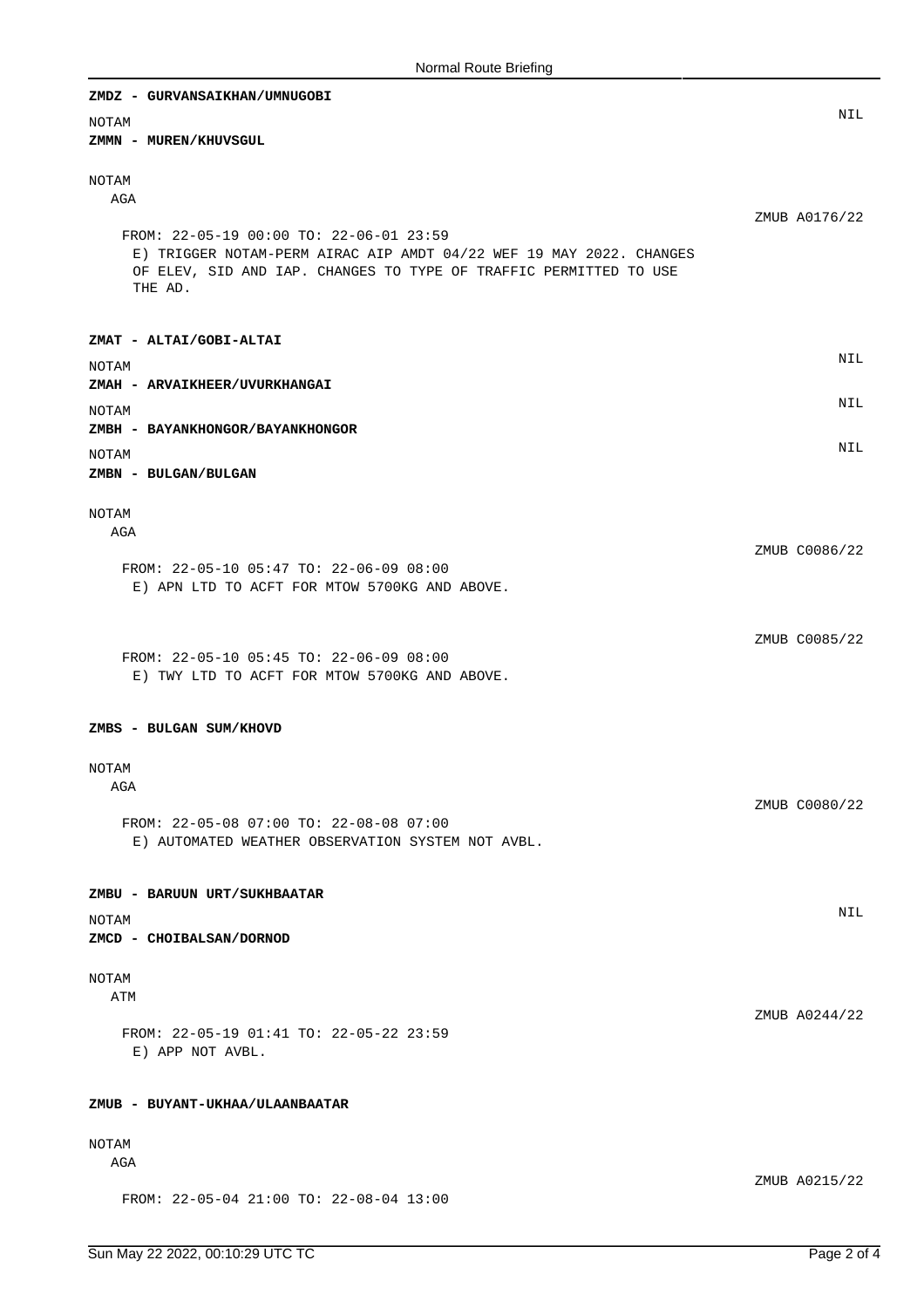| E) AD OPERATION HOURS CHANGED TO 2100-1300.                                                                                                                          |               |
|----------------------------------------------------------------------------------------------------------------------------------------------------------------------|---------------|
| <b>CNS</b>                                                                                                                                                           | ZMUB A0199/22 |
| FROM: 22-04-30 16:18 TO: 22-07-31 23:59<br>E) ULAANBAATAR NDB DA 520KHZ U/S.                                                                                         |               |
| ZMUB A0040/22 REPLACED BY ZMUB A0197/22<br>FROM: 22-04-30 16:05 TO: 22-07-31 23:59<br>E) ILS OM RWY14 U/S.                                                           |               |
| <b>ZMDN - OTGONTENGER/ZAVKHAN</b>                                                                                                                                    |               |
| NOTAM<br>ZMHG - KHATGAL/KHUVSGUL                                                                                                                                     | NIL           |
| NOTAM<br>ZMHH - KHARKHORIN/UVURKHANGAI                                                                                                                               | NIL           |
| NOTAM<br>ZMKD - KHOVD/KHOVD                                                                                                                                          | NIL           |
| NOTAM<br>AGA                                                                                                                                                         | ZMUB A0177/22 |
| FROM: 22-05-19 00:00 TO: 22-06-01 23:59<br>E) TRIGGER NOTAM-PERM AIRAC AIP AMDT 04/22 WEF 19 MAY 2022. CHANGES<br>TO TYPE OF TRAFFIC PERMITTED TO USE THE AERODROME. |               |
| ZMMG - MANDALGOBI/DUNDGOBI                                                                                                                                           | NIL           |
| NOTAM<br>ZMSF – SKY FRIENDS/NALAIKH                                                                                                                                  |               |
| NOTAM<br>ZMTL - TOSONTSENGEL/ZAVKHAN                                                                                                                                 | NIL           |
| NOTAM<br>ZMTT - TAVANTOLGOI/UMNUGOBI                                                                                                                                 | NIL           |
| NOTAM                                                                                                                                                                | NIL           |
| ZMUG - DEGLII TSAGAAN/UVS<br>NOTAM                                                                                                                                   | NIL           |
| ZMUH - UNDURKHAAN/KHENTII<br>NOTAM<br>ZMUL - ULGII/BAYAN-ULGII                                                                                                       | NIL           |
| NOTAM<br>AGA                                                                                                                                                         |               |
| FROM: 22-04-29 16:00 TO: PERM<br>E) VALIDITY OF AD CERTIFICATE EXTENDED TO 30 APR 2023 REF AIP<br>MONGOLIA AD 1.5.                                                   | ZMUB A0195/22 |
| ZMBK - BOGD KHAAN/ULAANBAATAR                                                                                                                                        |               |
| NOTAM                                                                                                                                                                | NIL           |